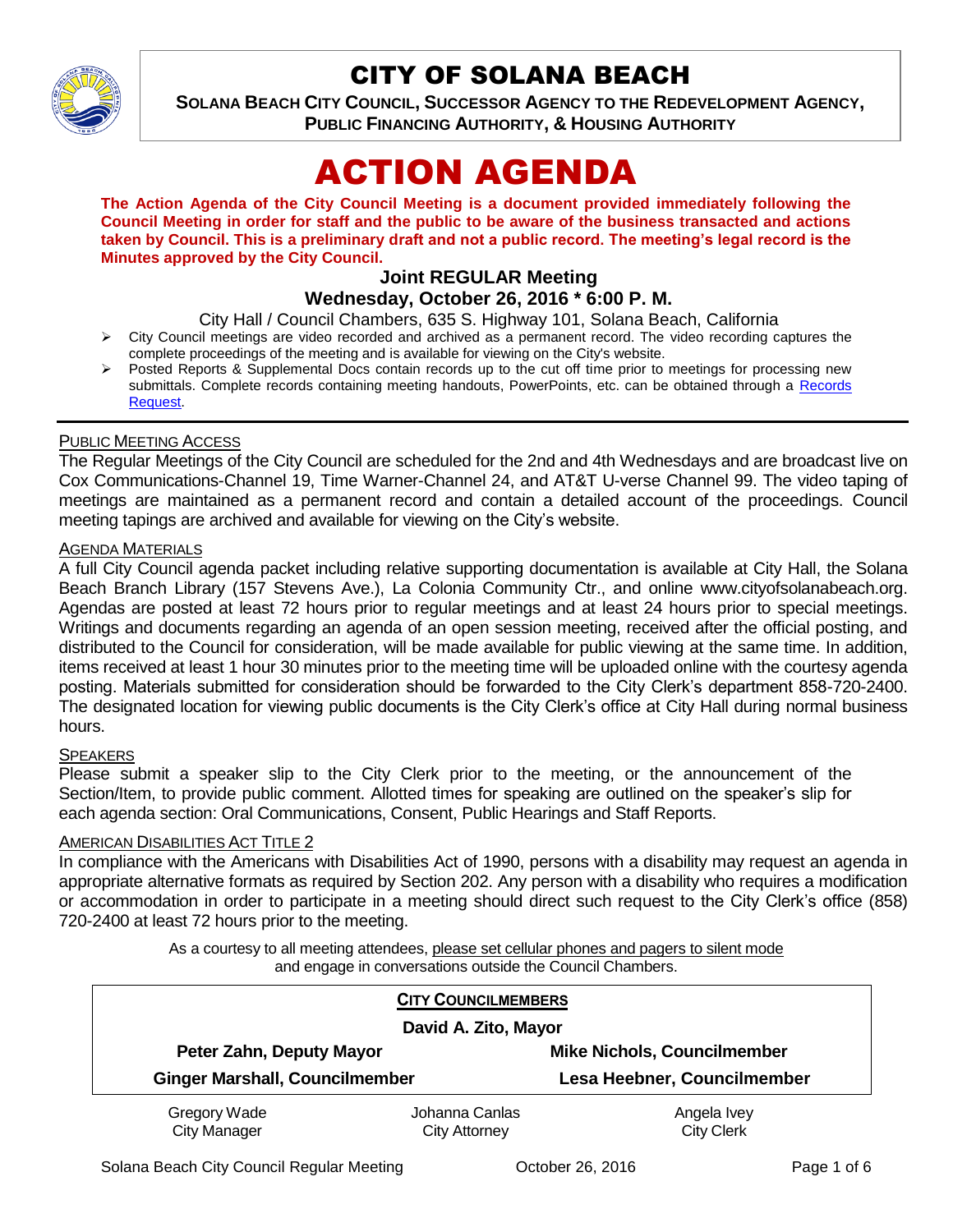#### SPEAKERS:

Please submit your speaker slip to the City Clerk prior to the meeting or the announcement of the Item. Allotted times for speaking are outlined on the speaker's slip for Oral Communications, Consent, Public Hearings and Staff Reports.

#### READING OF ORDINANCES AND RESOLUTIONS:

Pursuant to Solana Beach Municipal Code Section 2.04.460, at the time of introduction or adoption of an ordinance or adoption of a resolution, the same shall not be read in full unless after the reading of the title, further reading is requested by a member of the Council. If any Councilmember so requests, the ordinance or resolution shall be read in full. In the absence of such a request, this section shall constitute a waiver by the council of such reading.

# **CALL TO ORDER AND ROLL CALL:**

# **CLOSED SESSION REPORT:** (when applicable)

# **FLAG SALUTE:**

### **APPROVAL OF AGENDA: COUNCIL ACTION: Approved 5/0**

# **PROCLAMATIONS/CERTIFICATES:** *Ceremonial*

1. Red Ribbon Week

**PRESENTATIONS:** Ceremonial items that do not contain in-depth discussion and no action/direction.

1. Mira Costa College

# **ORAL COMMUNICATIONS:**

This portion of the agenda provides an opportunity for members of the public to address the City Council on items relating to City business and not appearing on today's agenda by submitting a speaker slip (located on the back table) to the City Clerk. Comments relating to items on this evening's agenda are taken at the time the items are heard. Pursuant to the Brown Act, no action shall be taken by the City Council on public comment items. Council may refer items to the City Manager for placement on a future agenda. The maximum time allotted for each presentation is THREE MINUTES (SBMC 2.04.190). Please be aware of the timer light on the Council Dais.

# **COUNCIL COMMUNITY ANNOUNCEMENTS / COMMENTARY:**

*An opportunity for City Council to make brief announcements or report on their activities. These items are not agendized for official City business with no action or substantive discussion.* 

# **A. CONSENT CALENDAR:** (Action Items) (A.1. - A.3.)

Items listed on the Consent Calendar are to be acted in a single action of the City Council unless pulled for discussion. Any member of the public may address the City Council on an item of concern by submitting to the City Clerk a speaker slip (located on the back table) before the Consent Calendar is addressed. Those items removed from the Consent Calendar by a member of the Council will be trailed to the end of the agenda, while Consent Calendar items removed by the public will be discussed immediately after approval of the Consent Calendar.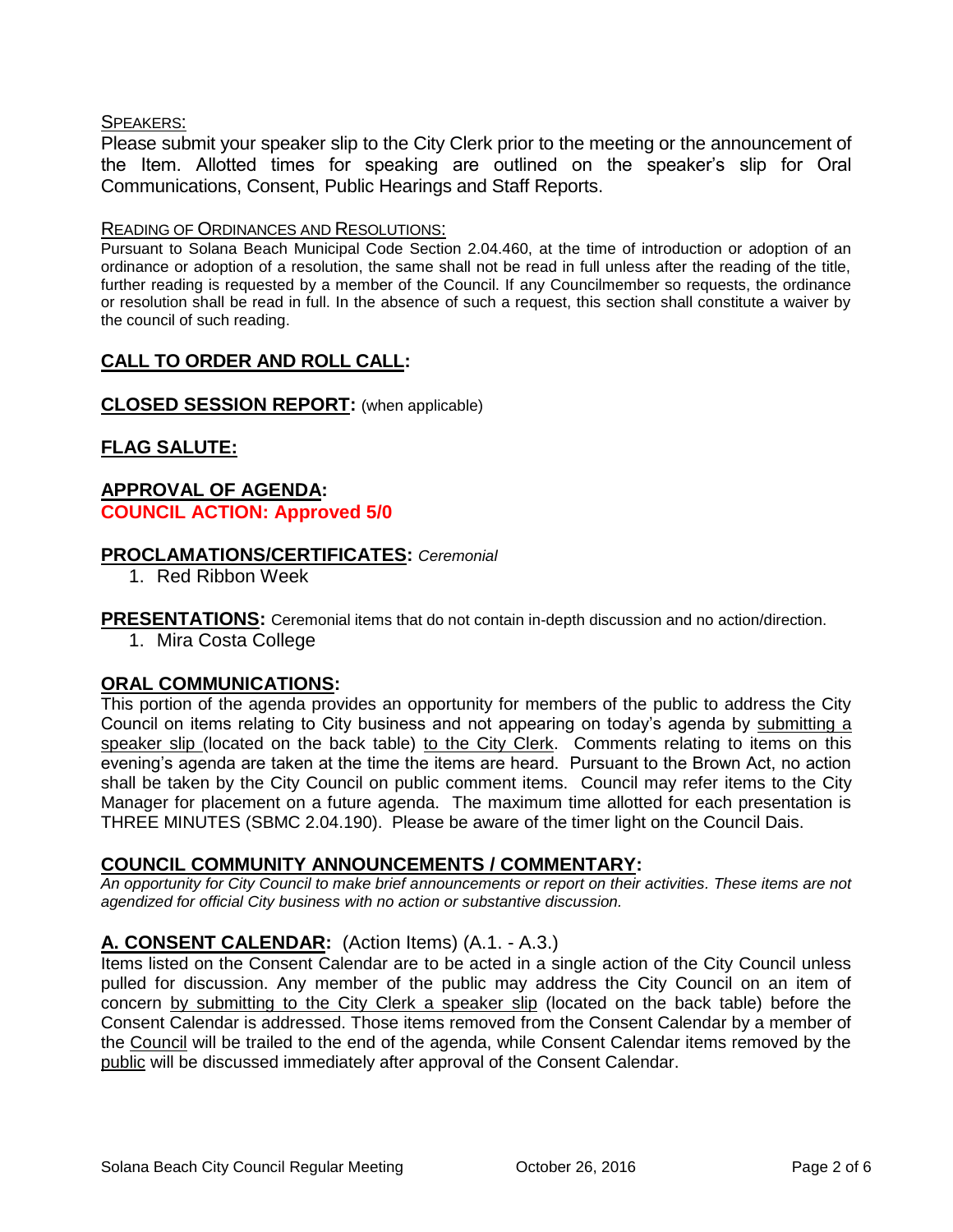# **A.1. Minutes of the City Council.**

Recommendation: That the City Council

1. Approve the Minutes of the City Council Meetings held September 28, 2016. See Approved Minutes [http://www.ci.solana-beach.ca.us/index.asp?SEC=F0F1200D-21C6-4A88-8AE1-](http://www.ci.solana-beach.ca.us/index.asp?SEC=F0F1200D-21C6-4A88-8AE1-0BC07C1A81A7&Type=B_BASIC) [0BC07C1A81A7&Type=B\\_BASIC](http://www.ci.solana-beach.ca.us/index.asp?SEC=F0F1200D-21C6-4A88-8AE1-0BC07C1A81A7&Type=B_BASIC) **COUNCIL ACTION: Approved 5/0**

# **A.2. Register Of Demands.** (File 0300-30)

Recommendation: That the City Council

1. Ratify the list of demands for September 24, 2016 through October 7, 2016. [Item A.2. Report \(click here\)](https://solanabeach.govoffice3.com/vertical/Sites/%7B840804C2-F869-4904-9AE3-720581350CE7%7D/uploads/Item_A.2._Report_(click_here)_-10-26-16.PDF)

*Posted Reports & Supplemental Docs contain records up to the cut off time, prior to the start of the meeting, for processing new submittals. The final official record containing handouts, PowerPoints, etc. can be obtained through a Records Request to the City Clerk's Office.* **COUNCIL ACTION: Approved 5/0**

# **A.3. General Fund Adopted Budget for Fiscal Year 2016-2017 Changes.** (File 0330-30)

Recommendation: That the City Council

1. Receive the report listing changes made to the Fiscal Year 2016-2017 General Fund Adopted Budget.

#### [Item A.3. Report \(click here\)](https://solanabeach.govoffice3.com/vertical/Sites/%7B840804C2-F869-4904-9AE3-720581350CE7%7D/uploads/Item_A.3._Report_(click_here)_-10-26-16.PDF)

*Posted Reports & Supplemental Docs contain records up to the cut off time, prior to the start of the meeting, for processing new submittals. The final official record containing handouts, PowerPoints, etc. can be obtained through a Records Request to the City Clerk's Office.* **COUNCIL ACTION: Approved 5/0**

#### **NOTE: The City Council shall not begin a new agenda item after 10:30 p.m. unless approved by a unanimous vote of all members present. (SBMC 2.04.070)**

# **B. PUBLIC HEARINGS:** (B.1. – B.2.)

This portion of the agenda provides citizens an opportunity to express their views on a specific issue as required by law after proper noticing by submitting a speaker slip (located on the back table) to the City Clerk. After considering all of the evidence, including written materials and oral testimony, the City Council must make a decision supported by findings and the findings must be supported by substantial evidence in the record. An applicant or designees for a private development/business project, for which the public hearing is being held, is allotted a total of fifteen minutes to speak, as per SBMC 2.04.210. A portion of the fifteen minutes may be saved to respond to those who speak in opposition. All other speakers have three minutes each. Please be aware of the timer light on the Council Dais.

#### **B.1. Introduce (1st Reading) Ordinance 471 – Building and Fire Code Updates.** (File 0800-90)

Recommendation: That the City Council

1. Conduct the Public Hearing: Open the public hearing, Report Council disclosures, Receive public testimony, Close the public hearing.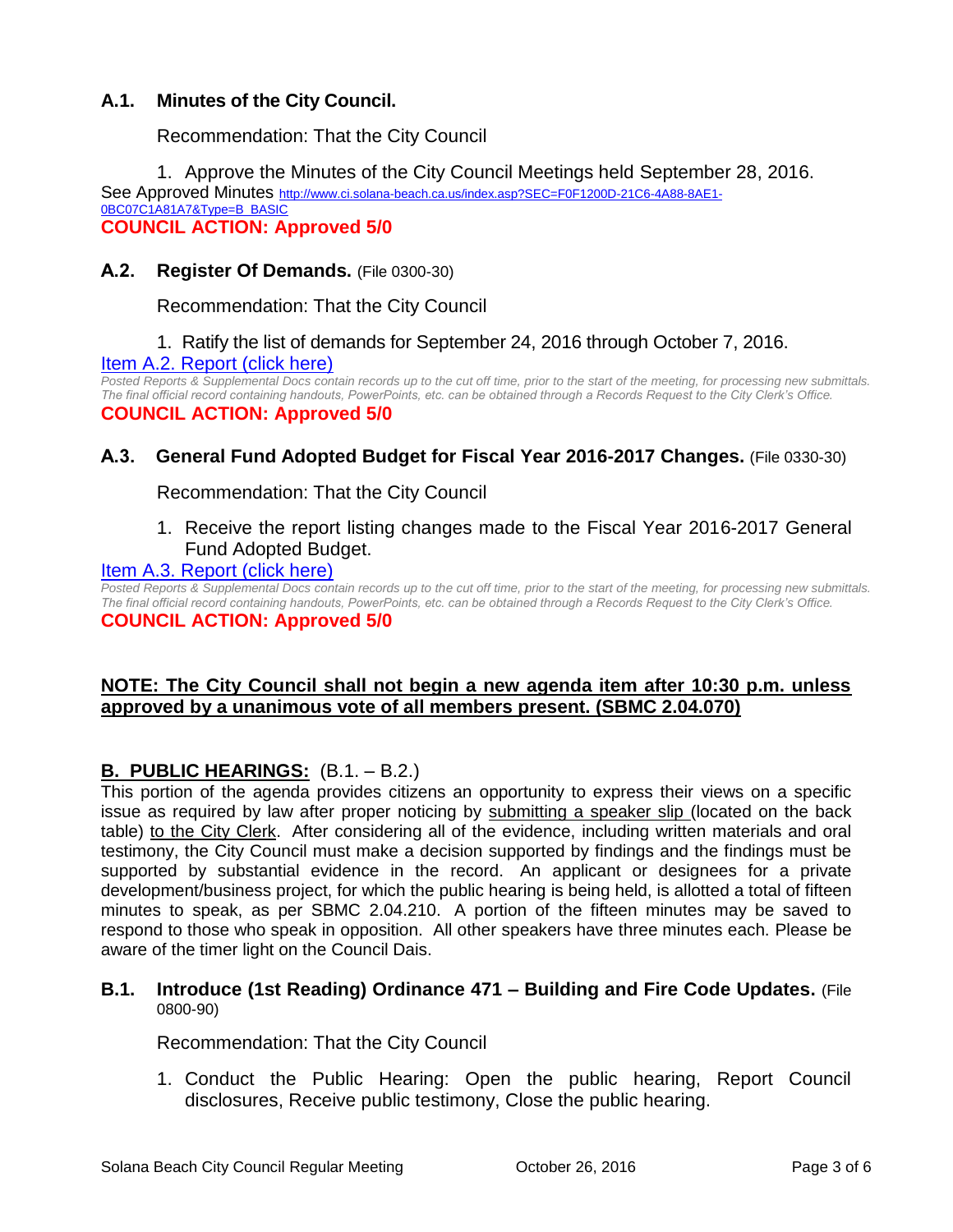- 2. Find the project categorically exempt from CEQA under Section 15061(b)(3) of the CEQA Guidelines.
- 3. Introduce **Ordinance 471** (1<sup>st</sup> Reading) approving the proposed Building and Fire Code updates, with a local amendment to prohibit the sale and/or use of sky lanterns.

#### [Item B.1. Report \(click here\)](https://solanabeach.govoffice3.com/vertical/Sites/%7B840804C2-F869-4904-9AE3-720581350CE7%7D/uploads/Item_B.1._Report_(click_here)_-10-26-16.PDF)

*Posted Reports & Supplemental Docs contain records up to the cut off time, prior to the start of the meeting, for processing new submittals. The final official record containing handouts, PowerPoints, etc. can be obtained through a Records Request to the City Clerk's Office.* COUNCIL ACTION: Approved 5/0 to close the public hearing. **COUNCIL ACTION: Approved 5/0**

# **B.2. Introduce (1st Reading) Ordinance 470 – Providing Regulations Concerning Accessory Dwelling Units in Residential Zones.** (File 0610-10)

Recommendation: That the City Council

- 1. Conduct the Public Hearing: Open the public hearing, Report Council disclosures, Receive public testimony, Close the public hearing.
- 2. Find the project exempt from the California Environmental Quality Act pursuant to Section 15303 and Section 15061(b)(3) of the State CEQA Guidelines; and
- 3. Introduce **Ordinance 470** regulating the development of accessory dwelling units.

#### [Item B.2. Report \(click here\)](https://solanabeach.govoffice3.com/vertical/Sites/%7B840804C2-F869-4904-9AE3-720581350CE7%7D/uploads/Item_B.2._Report_(click_here)_-10-26-16.PDF)

*Posted Reports & Supplemental Docs contain records up to the cut off time, prior to the start of the meeting, for processing new submittals. The final official record containing handouts, PowerPoints, etc. can be obtained through a Records Request to the City Clerk's Office.* COUNCIL ACTION: Approved 5/0 to close the public hearing. **COUNCIL ACTION: Approved 4/1** (Noes: Marshall)

# **C. STAFF REPORTS**: (C.1. - C.2.)

*Submit speaker slips to the City Clerk.*

#### **C.1. La Colonia Park & Community Center Improvement Project Update.** (File 0720-15)

Recommendation: That the City Council

1. Receive this report and provide direction on the proposed Tenant Improvement Project of the La Colonia Community Center and on the use of the projected Fiscal Year 2015-16 budget surplus.

# [Item C.1. Report \(click here\)](https://solanabeach.govoffice3.com/vertical/Sites/%7B840804C2-F869-4904-9AE3-720581350CE7%7D/uploads/Item_C.1._Report_(click_here)_-10-26-16.PDF)

#### [C.1. Supplemental Documents -](https://solanabeach.govoffice3.com/vertical/Sites/%7B840804C2-F869-4904-9AE3-720581350CE7%7D/uploads/C.1._Supplemental_Documents_-_R_10-26-16_.pdf) R

*Posted Reports & Supplemental Docs contain records up to the cut off time, prior to the start of the meeting, for processing new submittals. The final official record containing handouts, PowerPoints, etc. can be obtained through a Records Request to the City Clerk's Office.* **COUNCIL ACTION: Approved 5/0** to direct Staff to proceed with designating \$300,000 from the General Fund to the CIP Fund and establish a reserve for that amount in the City CIP fund, approving a budget amendment to the 2016 budget to record the transfer and establishment of the reserve. Funds would be established in a reserve named La Colonia Master Plan – Skate Park and sub-designation for Skate Park.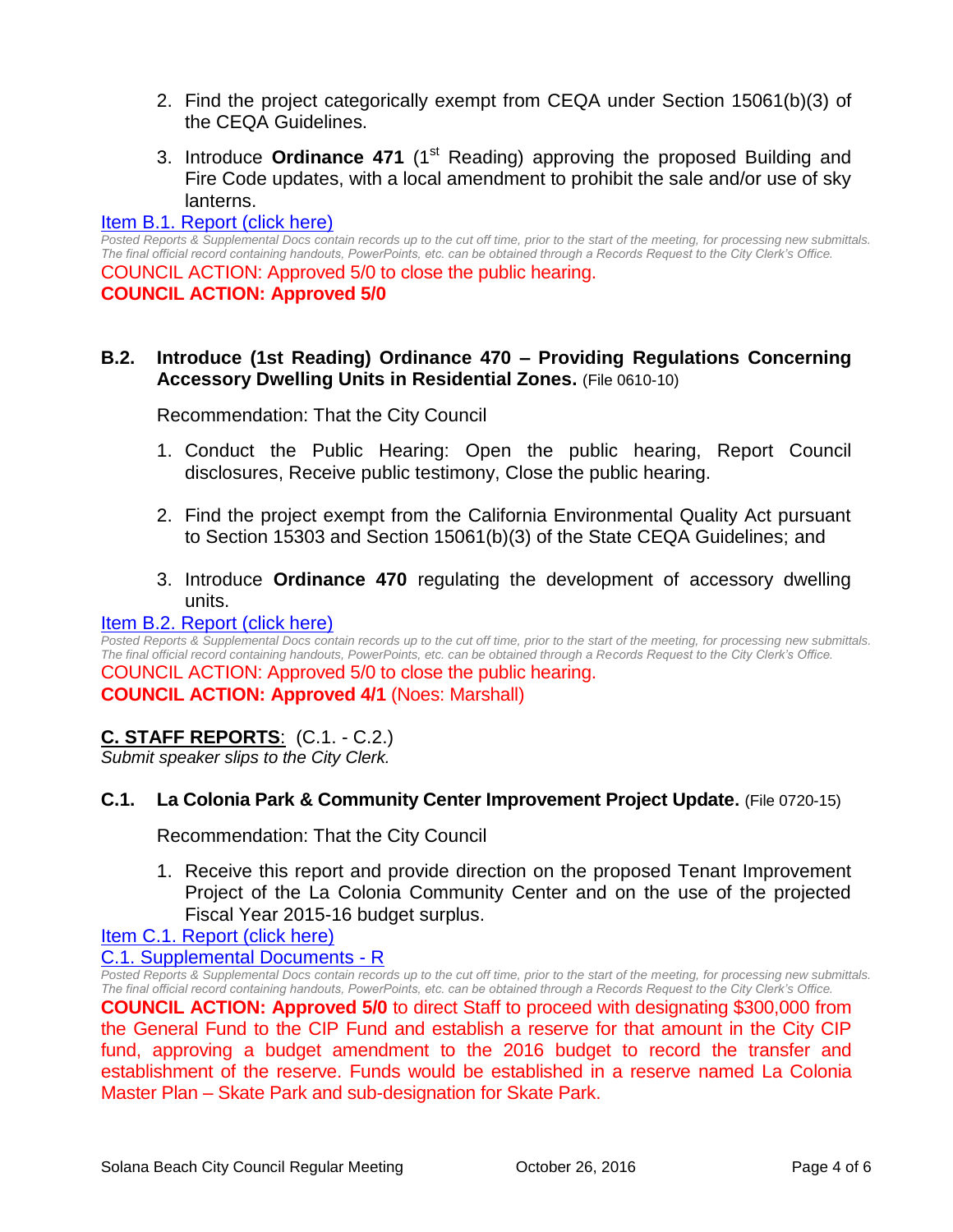# **C.2. Public Arts Citizen Commission Appointment.** (File 0120-05)

Recommendation: That the City Council

1. Appoint one (1) member to the Public Arts Commission nominated/appointed by *Council-at-large* for a term ending January 2018.

#### [Item C.2. Report \(click here\)](https://solanabeach.govoffice3.com/vertical/Sites/%7B840804C2-F869-4904-9AE3-720581350CE7%7D/uploads/Item_C.2._Report_(click_here)_-10-26-16.PDF)

*Posted Reports & Supplemental Docs contain records up to the cut off time, prior to the start of the meeting, for processing new submittals. The final official record containing handouts, PowerPoints, etc. can be obtained through a Records Request to the City Clerk's Office.* **COUNCIL ACTION: Approved 5/0 to appoint Brad Auerbach**

#### **WORKPLAN COMMENTS:**

*Adopted June 8, 2016*

#### **COMPENSATION & REIMBURSEMENT DISCLOSURE:**

GC: Article 2.3. Compensation: 53232.3. (a) Reimbursable expenses shall include, but not be limited to, meals, lodging, and travel. 53232.3 (d) Members of a legislative body shall provide brief reports on meetings attended at the expense of the local agency at the next regular meeting of the legislative body.

# **COUNCIL COMMITTEE REPORTS:**

#### **Regional Committees: (outside agencies, appointed by this Council)**

- a. City Selection Committee (meets twice a year) Nichols, Zahn (alternate).
- b. County Service Area 17 Zahn, Marshall (alternate).
- c. Escondido Creek Watershed Authority Marshall/Staff (no alternate).
- d. League of Ca. Cities' San Diego County Executive Committee Nichols, Zahn (alternate) and any subcommittees.
- e. League of Ca. Cities' Local Legislative Committee Nichols, Zahn (alternate).
- f. League of Ca. Cities' Coastal Cities Issues Group (CCIG) Nichols, Heebner (alternate).
- g. North County Dispatch JPA Zahn, Nichols (alternate).
- h. North County Transit District Nichols, Heebner  $(1<sup>st</sup>$  alternate)
- i. Regional Solid Waste Association (RSWA) Nichols, Zahn (alternate).
- j. SANDAG Heebner (Primary), Nichols (1<sup>st</sup> alternate), Zito ( $2^{nd}$  alternate) and any subcommittees.
- k. SANDAG Shoreline Preservation Committee Nichols, Heebner (alternate).
- l. San Dieguito River Valley JPA Zito, Zahn (alternate).
- m. San Elijo JPA Marshall, Zito (both primary members) (no alternates).
- n. 22<sup>nd</sup> Agricultural District Association Community Relations Committee Heebner, Nichols.

#### **Standing Committees: (All Primary Members)** *(Permanent Committees)*

- a. Business Liaison Committee Zito, Zahn.
- b. Highway 101 / Cedros Ave. Development Committee Heebner, Nichols.
- c. I-5 Construction Committee Heebner, Zito.
- d. Parks and Recreation Committee Heebner, Nichols.
- e. Public Arts Committee Nichols, Zito.
- f. School Relations Committee Marshall, Zahn.

#### **ADJOURN:**